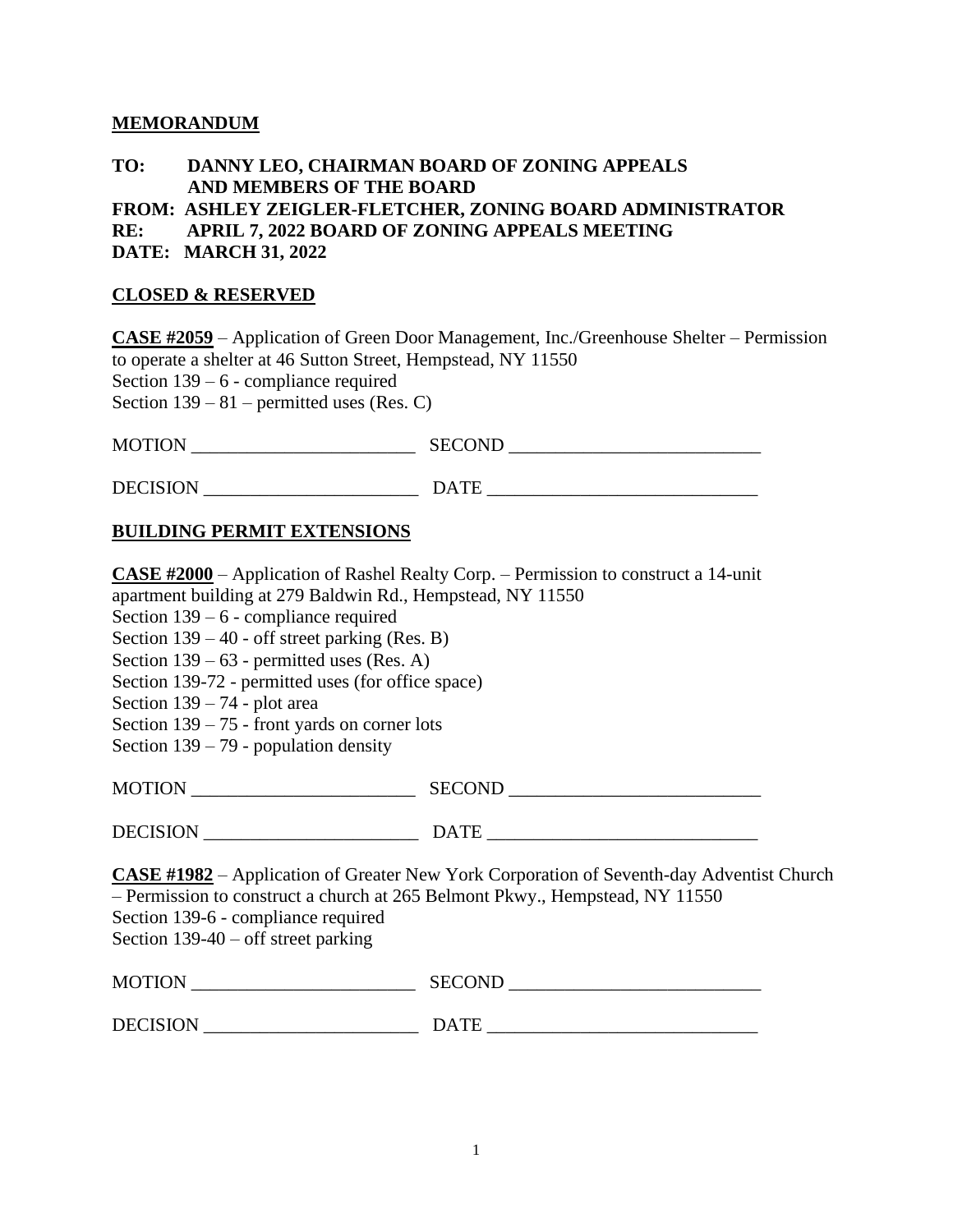# **NEW CASES**

| with office space at 301-309 Peninsula Blvd., Hempstead, NY 11550<br>Section $139 - 6$ - compliance required                                             | <b>CASE #2060</b> – Application of Stel, Inc. – Permission to construct a 65-unit multiple dwelling   |
|----------------------------------------------------------------------------------------------------------------------------------------------------------|-------------------------------------------------------------------------------------------------------|
| Section $139 - 115$ – permitted uses (Bus. C)                                                                                                            |                                                                                                       |
| Section 139-72D - parking                                                                                                                                |                                                                                                       |
|                                                                                                                                                          |                                                                                                       |
|                                                                                                                                                          |                                                                                                       |
| medical office use at 210 Fulton Avenue, Hempstead, NY 11550<br>Section $139 - 6$ - compliance required<br>Section $139 - 106$ – permitted uses (Bus. B) | <b>CASE #2061</b> – Application of Oak Street Health, Inc. – Permission to convert existing space for |
|                                                                                                                                                          |                                                                                                       |
|                                                                                                                                                          |                                                                                                       |
| <b>ENVIRONMENTAL IMPACTS</b>                                                                                                                             |                                                                                                       |
| Laurel Avenue, Hempstead, NY 11550<br>Section $139 - 6$ - compliance required                                                                            | <b>CASE #2062</b> – Application of Nestor Sinchi – Permission to have a 1-story extension at 78       |
| Section 139 –8 – extension or alteration of use (Res. A)                                                                                                 |                                                                                                       |
|                                                                                                                                                          |                                                                                                       |
|                                                                                                                                                          |                                                                                                       |
| Hilton Avenue, Hempstead, NY 11550<br>Section $139 - 6$ - compliance required<br>Section $139 - 53$ – permitted uses (Res. AA)                           | <b>CASE #2063</b> – Application of Paul Nunez – Permission to operate a childcare center at 41        |
|                                                                                                                                                          |                                                                                                       |
|                                                                                                                                                          |                                                                                                       |